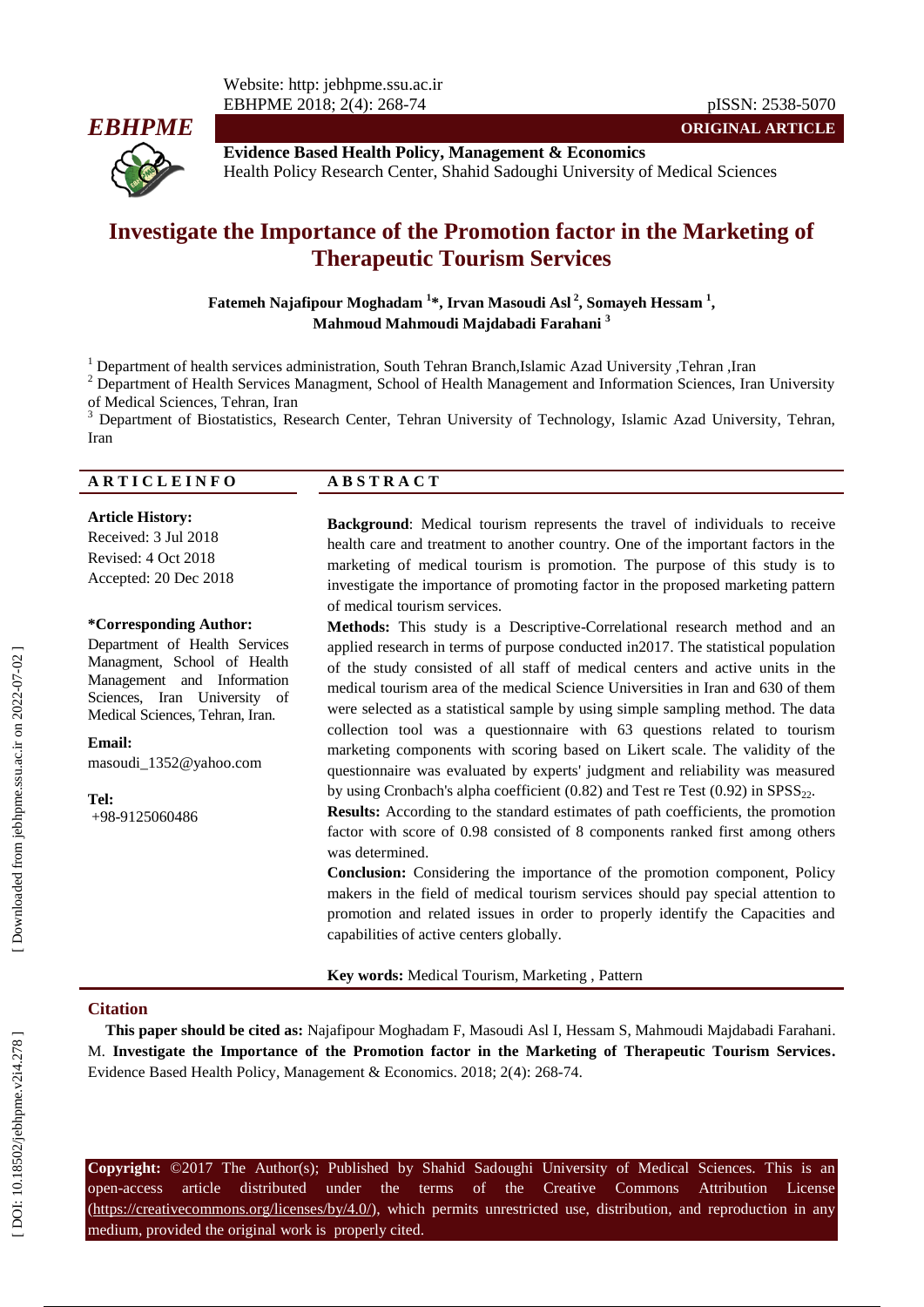

#### **Introduction**

The principles of the health tourism industry are<br>medical and recreational tourism. Medical medical and recreational tourism. Medical tourism include surgical procedures and medical treatment, as well as outpatient services (surgery, ophthalmology and some cosmetic surgeries), and recovery tourism mainly involves relaxation related activities , lifestyle changes, mineral springs, spiritual treatments, nursing homes and retirement homes ( 1 ) .Therapeutic tourism is one of the most important indicators of the tourism industry, which has high socio -economic benefits for countries. According to the definition of therapeutic tourism, patients are entitled to other countries to use cheaper and better quality health care than the homeland ( 2 ) . Medical tourism has grown for several reasons. Various studies have suggested that the main reasons for the growth of medical tourism include: increasing the waiting list in advanced countries, increasing international exchange rates, the Internet (with the development of the communication network, new companies , the interface between international patients and the hospital network, which provides patients with basic information), low cost of services in developing countries, modern technology and equipment that are in line with new health services (3) . In fact, there are six factors affecting people's demand for health trips such as: price, quality, availability, timeliness, out -of -range treatment and differentiation, taking into account the benefits of medical tourism in this regard. The low cost of services, the proper equipment, and qualified physicians with rich historical attractions and high quality therapeutic capabilities can take advantage of opportunities in the health services market ( 4 ) . Although the nature of health tourism marketing is different with the marketing of other services such as banking or transportation, all of the P10 cases referred to by McCarthy (1975) Includes: Product, Price, Location. Distribution and Promotion, Individuals, Physical evidence and Procedures, Partnership, Personalization, and Signs Mixed with Marketing for Services Separated from Each Other (5). Patient education, privacy, and medical sensitivities and patient culture, have also been

added to the above mentioned cases due to the nature of medical tourism(6).Iran has many capacities for attracting health tourism. Mineral springs can be found in most of the country, the desert areas of Qom, the infertility wards of Shahid Sadoughi Yazd, dentistry, dialysis centers, and all kinds of cardiac surgery, plastic and orthopedy ,eye in Mashhad and Tehran hospitals, bone marrow transplantation and kidney transplantation in Shahid Nemazi hospital in Shiraz. Herbal medicine services in Hamadan (7) .The cheaper price of medical services in Iran than other countries in the world, its quality and its best known methods of medical science in the world are one of the most important reasons that can boost medical tourism in Iran (8) . According to the World Economic Forum (9), Iran ranked 69th among the 137 countries surveyed and ranked 8th among the 13 Middle East and North African countries (10).According to 2017 tourism business assessment, Iran in 2016, Iran ranked 41th among 41 countries(10).

Iran has several capacities to promote health tourism, but poor marketing efforts are being made to attract foreign patients in Iran. Inappropriate coordination between the organizations responsible for medical tourism, the lack of a comprehensive system for collecting information on the arrival of medical tourists to Iran, the ineffectiveness of information systems about the tourism capabilities of Iran and the lack of infrastructure necessary for the development of this industry is one of the main reasons that has led the Iranian tourism therapeutic industry No desirable position(11).

According to Momeni et al, Iran in order to obtain rivalry abilities with countries of the region in attracting medical tourists, need to perform long -term plans to strengthen infrastructures and cultural reforms. Further participation of the private sector is needed in strengthening the infrastructures and planning for more efficient use of mass media and local and province press in order to enhance awareness and cultural reform. Finally, systematic plans with broker phenomenon and enforcing hospitals from the perspective of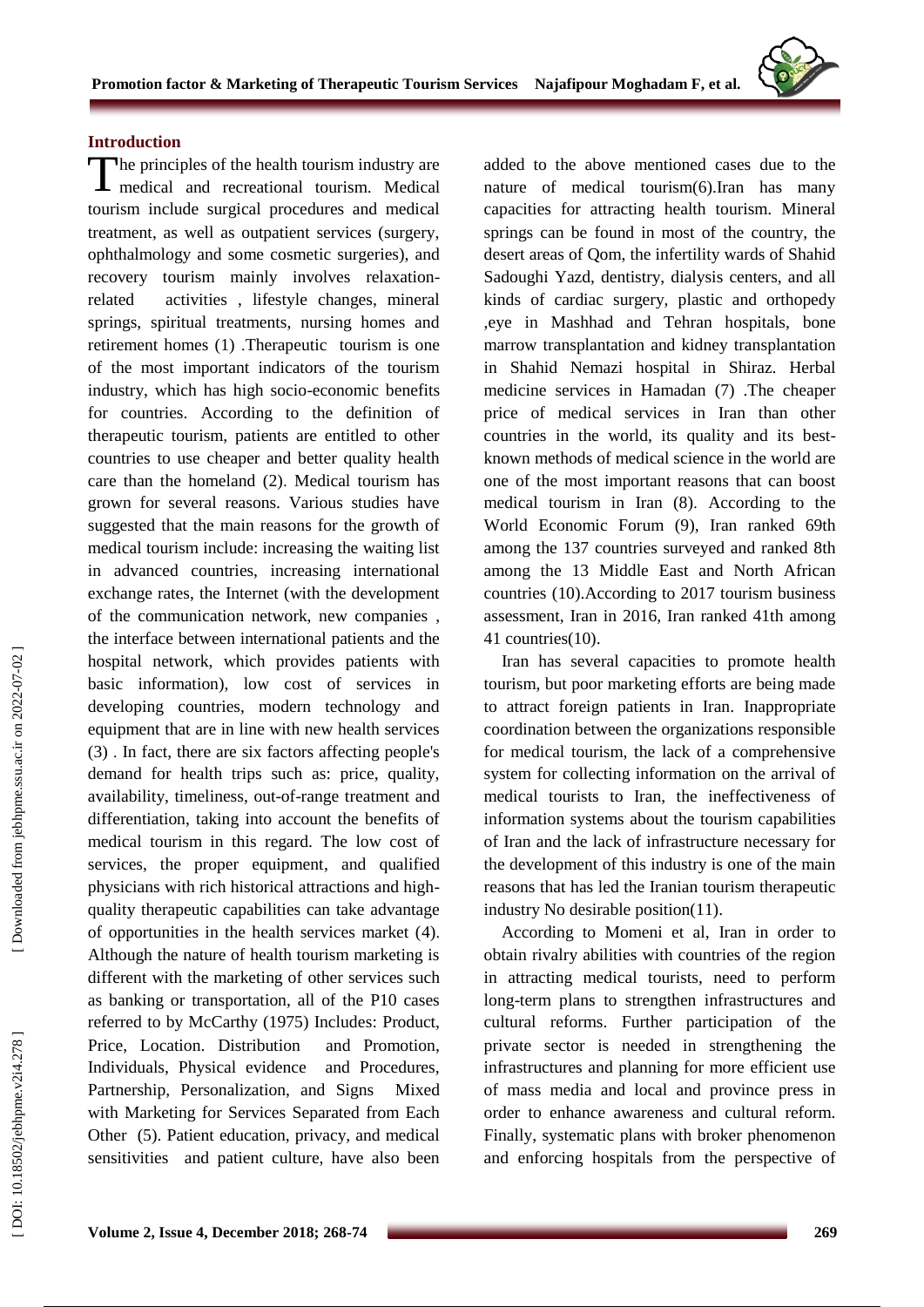international accreditation should be included in the policy agenda of the province's medical tourism (12). Considering the role of various factors in the marketing pattern of medical tourism, this paper attempts to study the factors mentioned with emphasis on promotion component in the marketing about the provision of medical tourism services in Iran.

#### **Materials and Methods**

The present study Descriptive -Correlational in terms of its purpose conducted in2017. All the staff of medical centers and active units in the medical tourism sector of the universities of medical Sciences, were the statistical community of this study. The sample size (for each variable question was calculated for ten people) 630 were estimated and were selected as a statistical sample with simple sampling method. Data collection tools, was questionnaire consist of 63 questions in the field of medical tourism based on the Likert scale in a completely opposite  $= 1$ , opposite  $= 2$ , neither agree nor disagree = 3, agree = 4, totally agree =  $5$ ranke. To assess the validity of the experts' judgment, the Cronbach's alpha coefficient (0 .82) and Test re Test (0 .92) were used to measure the reliability of the questionnaire. data was entered in  $SPSS<sub>22</sub>$ . For analyzing the validation factor and presenting the pattern, the Lisrel 8.8 software was used. Ethical issues (Including plagiarism, informed consent , misconduct, data fabrication, double publication and submission, redundancy, etc.) have been completely observed by the authors. Thesis code is 14121213962008. It is necessary to mention that this study tried to comply with Helsinki declaration principles. Also, informed consent was obtained before completing the questionnaires.

## **Result**

Out of 630 research units, indicate that 52 .2 % of the respondents are male  $(N = 329)$  and 47.8 % of them are female  $(N = 301)$ . 31.6 % of

respondents were under 35 years old  $(N = 200)$  and 68 .4 % of respondents were more than 35 years old  $(N = 430)$ . 42.8 % of the respondents were experts  $(N = 270)$  and tourism activists and 57.2 % of the respondents were experts and health and treatment activists  $(N = 360)$  (Table 1).

According to the standard estimates of path coefficients, the promotion rate was 0 .98, the dimension of the process and the method was 0 .88, the participation dimension was 0 .48, the dimension of the evidence and the symptoms was 0.83, the dimension of the medical package 0.77, the product dimension 0 .91, the cultural and medical sensitivity was 0 .55, cost was 0 .75, and the people was 0 .91.

As shown in Table 2, all factor loads are larger than 0.5 and are 95 % reliable in the confidence level, so all items remain in the pattern and there is no reason to remove them, the promotion factor is ranked first and the other factors are ranked 2 to 9, which indicates the importance of the promotion factor in the proposed project. -According to Table 3, the variable use of

slogans, logos, brochures by the active medical centers in the field of medical tourism at 80 % had the highest Standardized factor loading and the Variable creation of information sites for the introduction of facilities and new treatment methods and equipment by the active medical centers had the lowest Standardized factor loading at 0.63.

Table 4 shows that after corrections, all values above 0 .9 estimated and are acceptable. Finally, the estimated values for pattern fitting indicators show that the data of the research pattern with the structure of the factor and the theoretical basis of the research is suitable fit .

Downloaded from jebhpme.ssu.ac.ir on 2022-07-02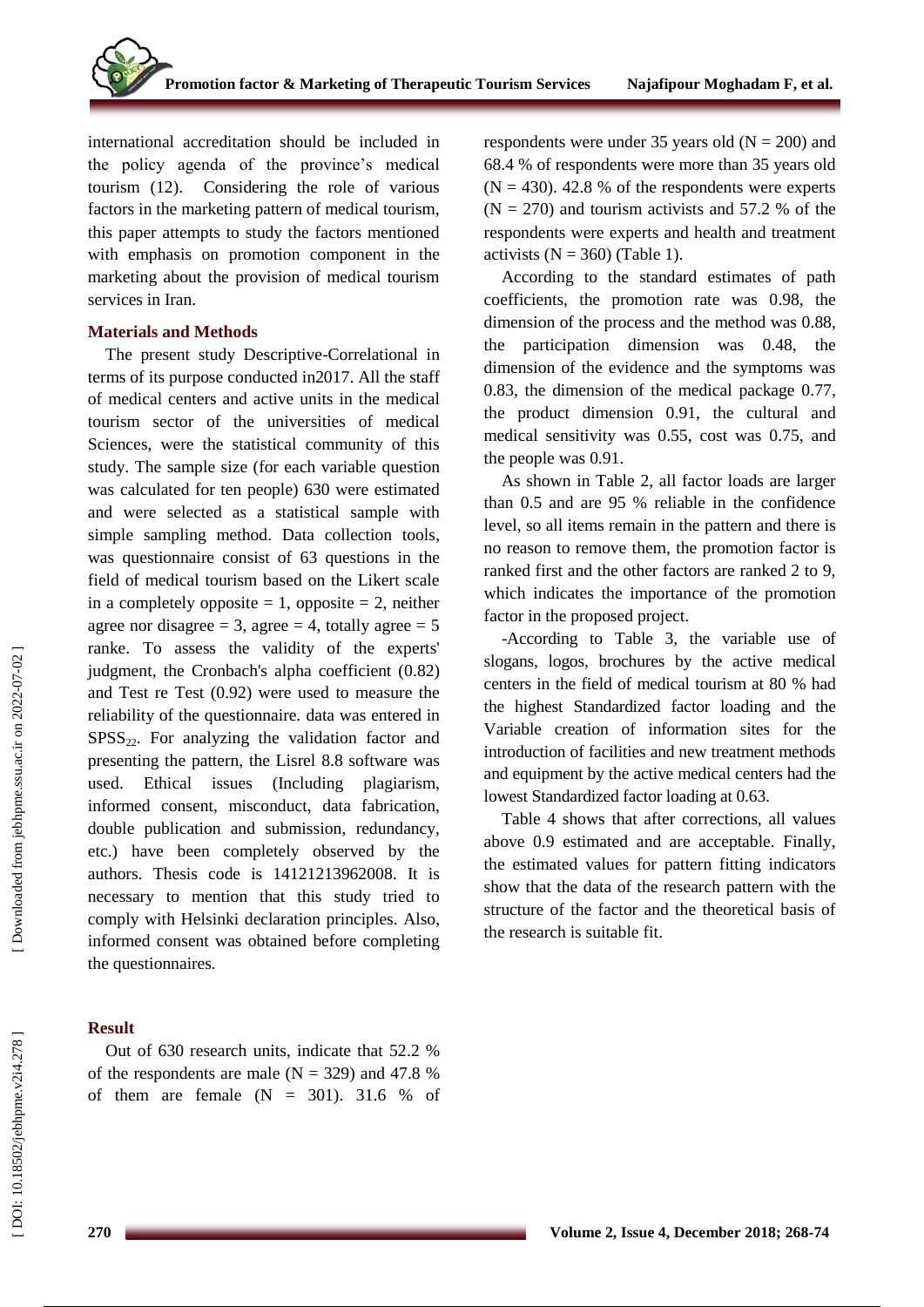

| <b>Character</b> |                              | <b>Number</b> | Percent $(\% )$ |
|------------------|------------------------------|---------------|-----------------|
|                  | Male                         | 329           | 52.2            |
| <b>Sex</b>       | Female                       | 301           | 47.8            |
|                  | under 35 years old           | <b>200</b>    | 31.6            |
| Age              | more than 35 years old       | 430           | 68.4            |
| Job              | experts of tourism activists | 270           | 42.8            |
|                  | experts of medical activists | 360           | 57.2            |

**Table 1.** The demographic characteristics of the sample population

**Table 2 .** The results of the confirmatory factor analysis of the pattern

| Main<br>variable | <b>Factor</b>                  | <b>Second factor</b><br>analysis | <b>Rank</b> in<br><b>Pattern</b> | <b>Test Result</b> |
|------------------|--------------------------------|----------------------------------|----------------------------------|--------------------|
|                  | <b>Promotion</b>               | 0.98                             |                                  | Confimed           |
|                  | Procedures                     | 0.88                             | 4                                | Confimed           |
| Marketing of     | Partnership                    | 0.48                             | 9                                | Confimed           |
| Therapeutic      | Evidence                       | 0.83                             | 5                                | Confimed           |
| tourism          | Medical Package                | 0.77                             | 6                                | Confimed           |
| services for     | Product                        | 0.91                             | 2                                | Confimed           |
| Iran             | Medical and Cultural Sensivity | 0.55                             | 8                                | Confimed           |
|                  | Cost                           | 0.75                             | 7                                | Confimed           |
|                  | People                         | 0.91                             | 3                                | Confimed           |

|  |  |  |  |  |  |  |  | Table 3. Results of confirmatory factor analysis of promotion based on standardized coefficients |  |
|--|--|--|--|--|--|--|--|--------------------------------------------------------------------------------------------------|--|
|--|--|--|--|--|--|--|--|--------------------------------------------------------------------------------------------------|--|

| <b>Factor</b> | <b>Apparent variable</b>                                                                                                                                                                | λ    | $t$ -value | <b>Test Result</b> |
|---------------|-----------------------------------------------------------------------------------------------------------------------------------------------------------------------------------------|------|------------|--------------------|
|               | Virtual marketing is carried out online                                                                                                                                                 | 0.75 |            | Confimed           |
|               | There is a possibility to hold virtual tours to public<br>awareness via the Internet                                                                                                    | 0.68 | 17.07      | Confimed           |
|               | Adequate advertising is taken about medical<br>through communication<br>and<br>media<br>centers<br>channels (TV, radio, CDs, magazines, newspapers)<br>related to medical tourism.      | 0.68 | 20.88      | Confimed           |
|               | Conducting Seminars and Conferences Topics<br>Related to Health Tourism                                                                                                                 | 0.74 | 18.67      | Confimed           |
| promotion     | Using slogans, logos, brochures and special signs<br>by active centers in the field of medical tourism                                                                                  | 0.80 | 20.26      | Confimed           |
|               | The existence of a specific site for the introduction<br>of health promotion facilitators, active centers in<br>the field of medical tourism                                            | 0.69 | 17.2       | Confimed           |
|               | Creation of Informational<br>sites.<br>the<br>for<br>introduction of facilities and treatment methods<br>and equipment for up-to-date active centers in the<br>field of medical tourism | 0.63 | 15.52      | Confimed           |
|               | Arrangement of Providing touristic and pilgrimage<br>tours for post-treatment recovery and rehab                                                                                        | 0.77 | 19.56      | Confimed           |

[Downloaded from jebhpme.ssu.ac.ir on 2022-07-02]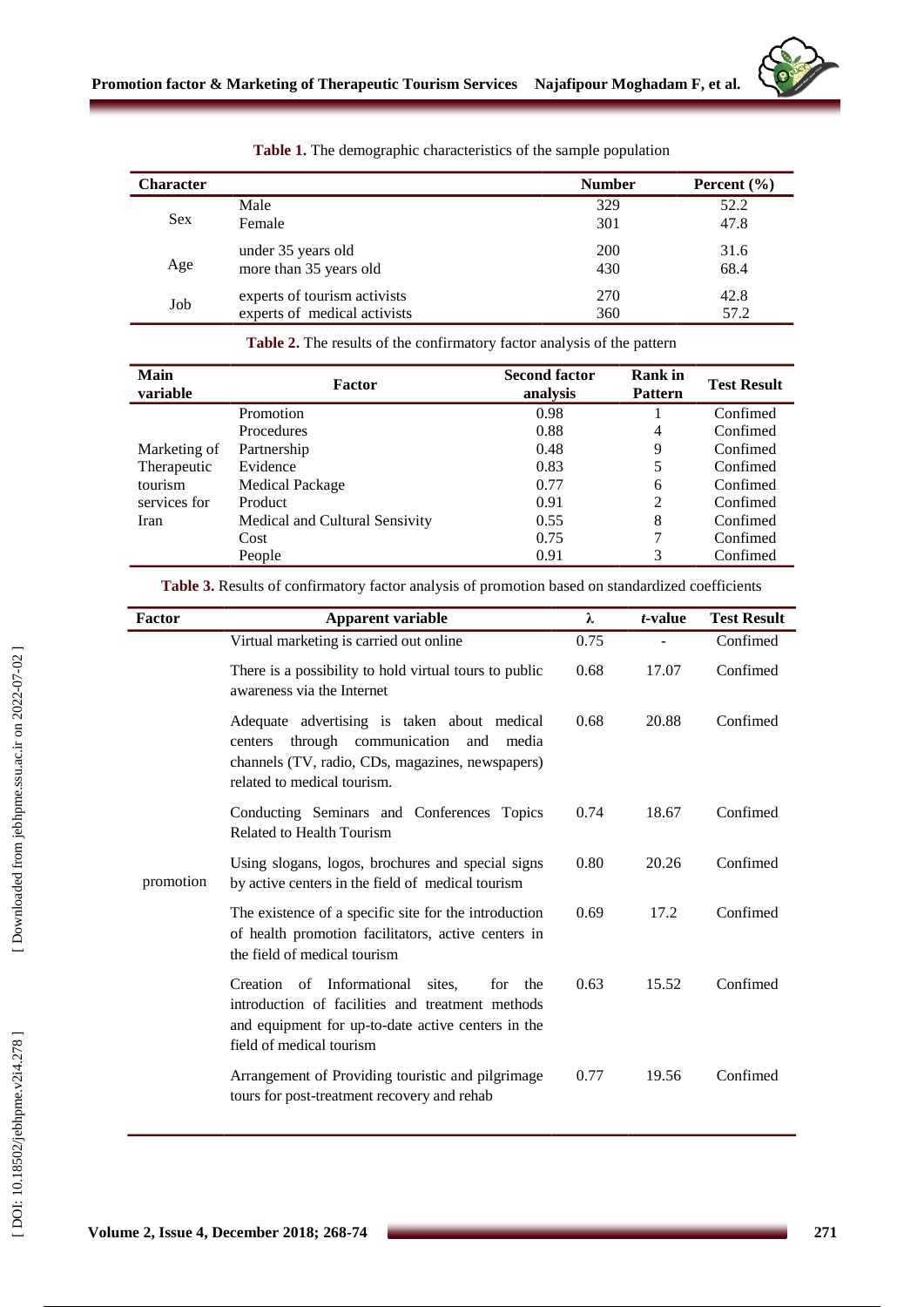| <b>Index</b> | <b>Basic model</b> | <b>Modified model</b> | <b>Limit allowed</b> |
|--------------|--------------------|-----------------------|----------------------|
| $\chi$ 2     | 5.568              | 2.758                 | $\lt$ 3              |
| <b>GFI</b>   | 0.78               | 0.85                  | > 0.8                |
| AGFI         | 0.73               | 0.81                  | > 0.8                |
| <b>RMSEA</b> | 0.165              | 0.068                 | < 0.10               |
| <b>CFI</b>   | 0.85               | 0.96                  | > 0.9                |
| <b>NFI</b>   | 0.84               | 0.90                  | > 0.9                |
| <b>NNFI</b>  | 0.84               | 0.92                  | > 0.9                |
| IFI          | 0.85               | 0.96                  | > 0.9                |

**Table 4.** Pattern fitting indicators

#### **Discussion**

According to the results of the present study, the first -ranking promotion factor with 8 components was identified in 9 factors which indicates the importance of the component mentioned in the marketing process Along with other components. It seams Active medical centers in the field of medical tourism should focus on the planning and activities of virtual marketing based on the issues listed in Table 3, including: virtual online marketing, virtual tours, public relations through communication channels (TVs) , Radio, magazine, CD, newspapers and the dissemination of news related to health tourism, holding seminars in related areas, distributing brochures and pamphlets, and creating dedicated sites for providing information and management in educational films. This study was conducted with the results of Suba et al. (13), study on the need for smart managers to use marketing tools to increase the attractiveness of their centers for customers, Also, according to KUO -Ting which is needed for the globalization of the tourism industry, attention is required for marketing channels and international co -operation (14 ) . According to Hopkins et al. (15), The Internet plays an important role in this industry, as it provides a key link between potential providers and potential consumers. In recent years, consumers have been searching the web for information on health and existing health interventions. For them, several studies have shown that email is a tool for the purchase of products and services. Even on some attractive websites, consumers can contact their specialists or surgeons, flying facilities and

collections tourism is also coordinated. According to Ching -Chi st udies (16) on tourism , Internet communication is the best and most appropriate channel for information .Also, based on the study of Mehrjodi (17), a map was prepared in which medical tourism information was collected from electronic media, newspapers, magazines and academic materials. According to their map, the components of the medical tourism market include customer benefits, legal framework, infrastructure, products, consumer markets, communication channels, intermediaries, and social issues. Other Momeni et al. (18), research results show that marketing, international issues, culture, transfer, brokerage, management, and policy problems are the main barriers to the development of medical tourism .

## **Conclusion**

This research and other studies show the importance of promotion factor of the proposed marketing strategy for medical tourism in order to identify the capabilities of centers including new therapies, equipment, and manpower in the field of medical tourism throughout the country, which can lead to more attention of non -Iranian patients for care services And treatments in Iran. As research constraints, the relative collaboration of some respondents in completing the questionnaire was a time constraint for presence in order to explain how the questionnaire was completed, which was resolved by following several occasions in order to receive the opinion.

Based on the present study, it seems that, policy makers and managers should be serious attention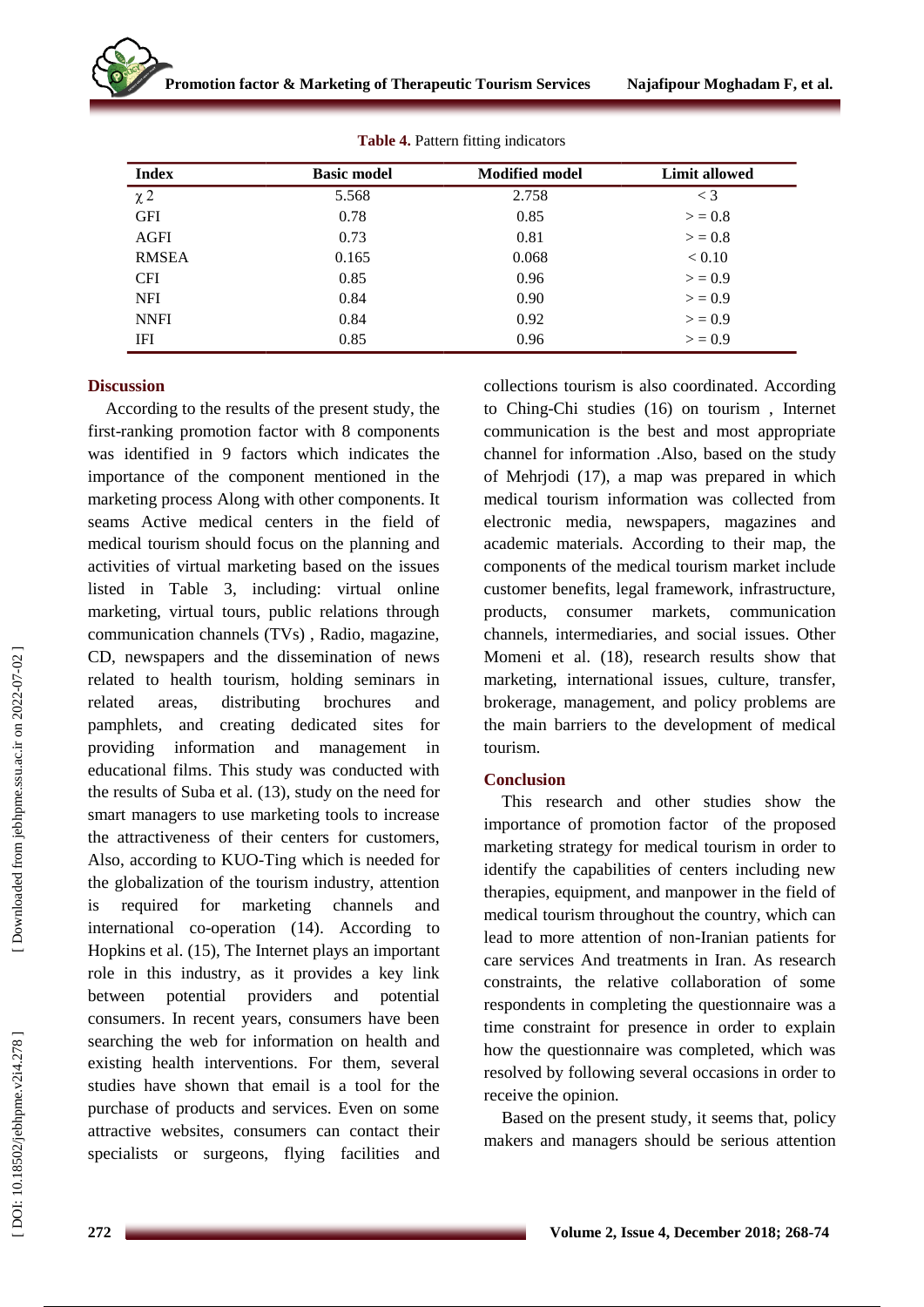

in this regard while listing the proposed measures as follows :

- The requirement and establishment of facilities for all active medical centers in the field of medical tourism for the purpose of conducting virtual tours in order to provide medical facilities to attract the attention of health tourism applicants

- Improvement of facilities and effective information for the purpose of the participation of medical centers and companies active in the field of medical tourism in international exhibitions and conferences in the marketing of the provision of medical tourism services

- Need more attention managers and Policy makers of medical centers about marketing strategies and Policy for health tourism

- using of mass media and international television networks to introduce medical centers active in the field of medical tourism and cross -

### **References**

- 1) Ministry of Economy Health Tourism Industry In Mexico:Value 2008 -2013.
- 2) Shalbafian, Ali Asghar. An Introduction to Health in a Comprehensive Approach, Publisher, Ph.D., First Printing.2015.
- 3) Unti JA.Medical and surjical tourism:the new world of health care globalization and what it means for the practicing surgeon .Bull Am Coll Surg .2009; 94(4): 18-25.
- 4) Manhas.Parikashat et al.Role of Tourism destination development in bulding its brand image: a conceptual model.Journal of Economic T Finance and Administrative Science. Documento descargado de http:..www. elsevier. es e l26 -03 - 2017.
- 5) Medhekar,A,Wong,H.Y.&Hall,JInnovation in Medical Tourism Service Marketing:Acase of India".Strategies For Emerging Economic.2014.
- 6) Poolnews Issue.The role Of Hospitals In Advancement Of Medical Tourism. [online]. PoolnewsIssue.2008.Availableat[:http:..www.poo](http://www.poolnews.ir/fa/pages/?cid=844) lnews.ir .fa .pages [.?cid=844](http://www.poolnews.ir/fa/pages/?cid=844) .
- 7) Sarmayeh Issue.The Expansion Of Investment InMedical Tourism Circuit.2008.[online].

border advertising .

#### **Acknowledgments**

Acknowledgments from professors, experts and practitioners in the field of therapeutic tourism and all the collaborators who have been involved in this research are grateful.

### **Conflicts of Interest**

The authors declare that they have no conflicts of interests.

### **Authors' Contributions**

Najafipoor moghadam F,Masoudi I, Hessam S, and Mahmoudi farahani M ,designed research; Masoudi I, Hessam S, and Najafipoor moghadam F, conducted research; Mahmoudi farahani M ,analyzed data; and Najafipoor moghadam F,Masoudi I, Hessam S ,wrote the paper. Masoudi I, had primary responsibility for final content. All authors read and approved the final manuscript.

- 8) Health Tourism In Iran.Health Tourism InIran. 2009. Available at: [http:..tosea.iran.ir](http://tosea.iran.ir/?id=1695).?id=1695.
- 9) World economic forum Global Competitiveness Index. Available at: https:.. www. weforum. org . reports . the -global -competitiveness - report -2017 - 2018.
- 10) Travel & Tourism Competitiveness Index (2017) edition.
- 11) Jabbari A. Designing a model for Iran medical tourism [Thesis]. Tehran: School of Management and Medical Information, Iran University Medical Sciences.2009. [In Persian]
- 12) Momeni Kh.etal.An analysis of competitive situation medical tourismindustry: a case study in northwest Iran. Bali Med J. 2017; (2): 279 -88.
- 13) Souba ww,Haluck CA,Menezes MA. Marketing Strategy: an essential component of business development for academic health centers. Am J Surg. 2001 ;181(2): 105 -14.
- 14) KUO Ho.Medical Tourism:New Strategies for the health care industry in Tiwan.Journal of the Formosan Medical Association. 2015: 114(2) : 99 -101.